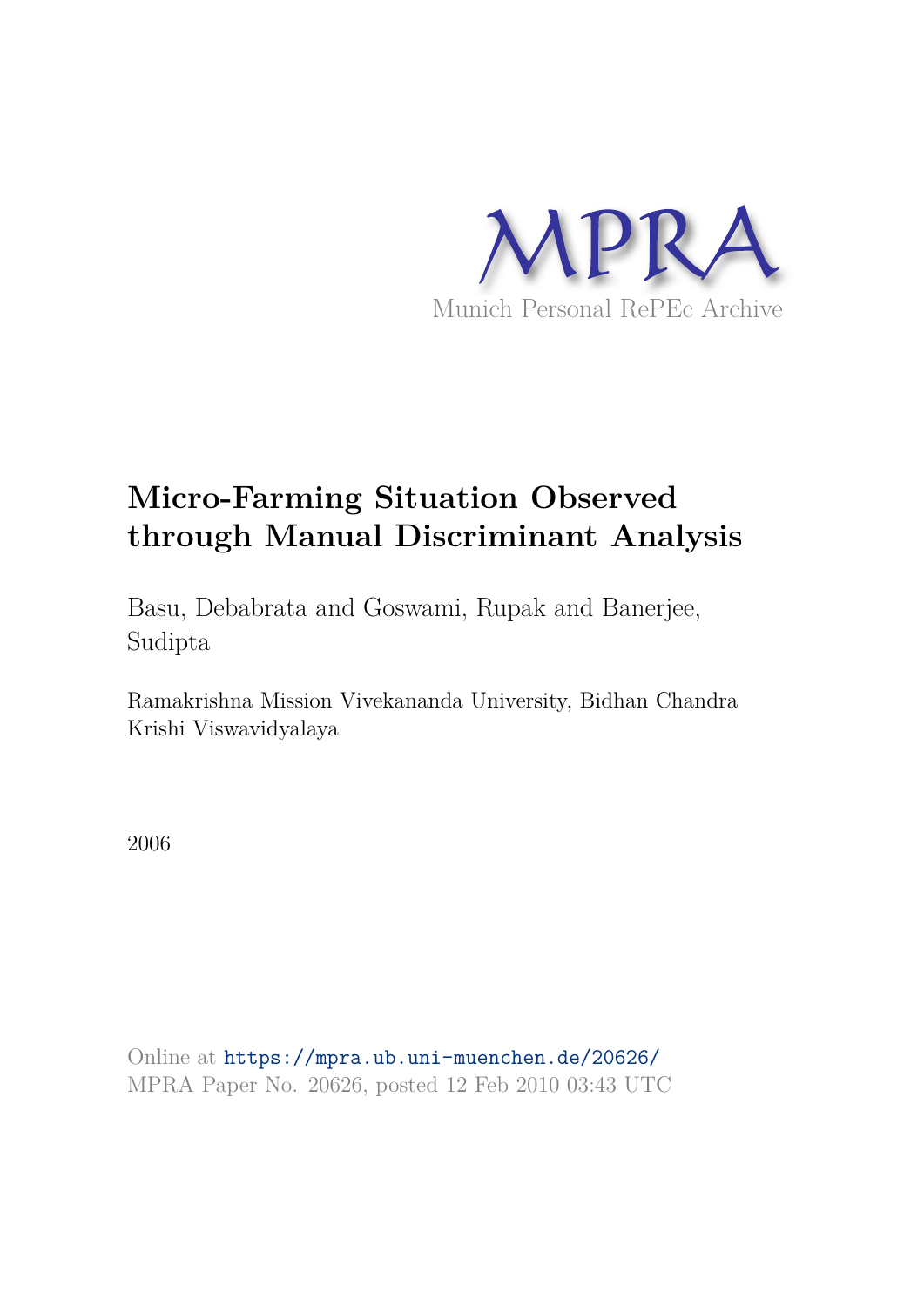## **MICRO FARMING SITUATION OBSERVED THROUGH MANUAL DISCRIMINANT ANALYSIS**

Debabrata Basu<sup>1</sup>, Rupak Goswami<sup>2</sup>, Sudipta Banerjee<sup>3</sup>

<sup>1</sup> Associate Professor, Agricultural Extension, Bidhan Chandra Agricultural University, Mailing address: B 2/225,Kalyani, Nadia, West Bengal, India, Pin Code 741235. E mail: drdbasu@hotmail.com <sup>2</sup> Lecturer, IRDM Faculty Centre, RKMV University, Nadia, West Bengal, India. Kolkata-103, West Bengal, India, E mail: goswamirupak@rediffmail.com

3 Doctoral student, Department of Agricultural Extension, Bidhan Chandra Krishi Viswavidyalaya, Nadia, West Bengal, India, Pin Code 741252. E mail: sudipta\_ext@vsnl.net

It is nice to see, of course in a prosperous season, an uninterrupted green spread up to the horizon in countryside. No matter you are a tourist or development tourist, the spectacle will almost infallibly make you construct a common idea about the field situation. And it will be a mistake infallibly. And what is the point of concern is that if you are associated with any sort of decision making (which affects the farmers directly or indirectly) your idea is not going to terminate in itself as a self-fulfilling complacence and romanticism; some other people are to bear it up all the way.

Ignoring the complex and diverse reality at the farmers' level has increasingly been questioned upon in the recent years. And it is the success of the uncompromising theoreticians and practitioners that non-adoption is no longer explained on the grounded presupposition of farmers' ignorance and faulty methods of communication alone. It is the technology itself, the package concept and the process by which the technology gets generated, are being put under careful observation. Large entities observe more but overlooks small things often – this has been a revelation from the mistakes of transfer of technology paradigm. Fortunately, farmers' reality/farm reality has now gained a status, if not mainstreamed, and are considered duly by the researchers, policy makers and extension personnel. Examples received from different parts of the globe reemphasises the need to examine 'recommendation domains<sup>1</sup> carefully and in detail, "even in cases in which technologies are developed and already in use by farmers operating under what appear to be circumstances quite similar to possible 'recipients' of such technologies" ( Fujisaka *et al*., 1993). Micro farming situation may be viewed as an inseparable issue from the farm reality and logical elaboration of it can offer directionality in overcoming the long practiced blanket approach of technology transfer.

## **Understanding micro farming situation and farmers' decision making**

Many of the scientists' comments about local knowledge concern rural people's classification systems for plants and soils. Local people use many categories in different parts of the world to describe types of lands, landscapes, crops, wild plant species and other natural resources. The categories and names used by them usually differ from those used by scientists. In addition the criteria of classification are usually functional, that is related to use, unlike the standard categorisation criteria derived from physical sciences<sup>2</sup>.

At the centre of this sense is the idea of micro-environment. Chambers (1990) went on to define a micro-environment as a "distinct small-scale environment which differs from its surroundings, presenting sharp gradients or contrasts in physical conditions, internal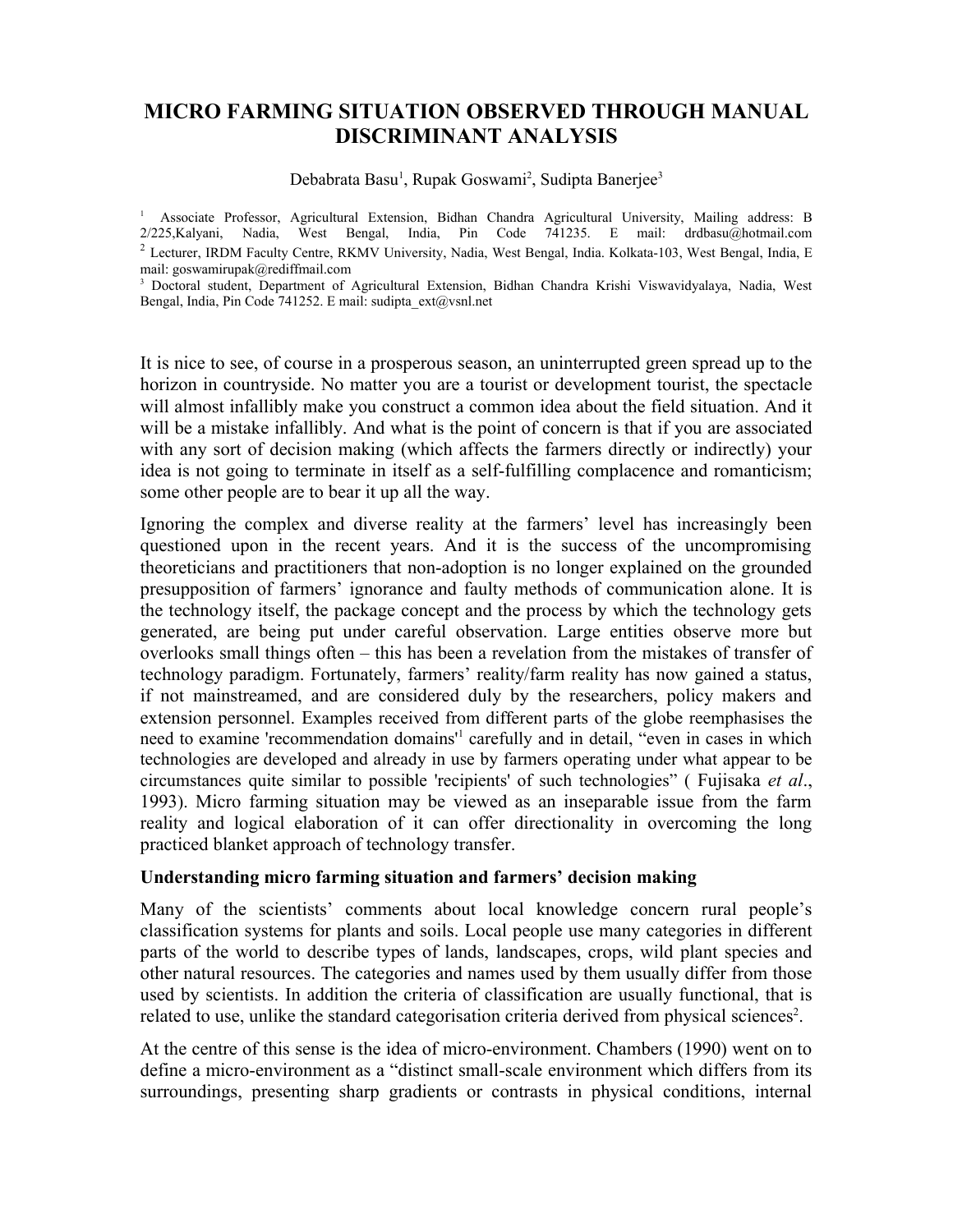and/or externally. Micro-environments can be isolated, or contiguous or repetitive, and natural or made by people or domestic animals" (Chambers, 1990). However, the present article goes a level ahead and conceptualises micro-farming situation as a conglomeration of ecological as well as socio-economic dimensions; this is done specially keeping the recommendation domain as the converging point ahead. Not only the criteria of classification differ between researchers and farmers, the amalgamation of differing dimensions (ecological, socio-economic) is also unique and attributable to the farming community.

A Micro farming situation may be thought as a sub-system of a relatively large farming situation, which is relatively homogeneous in nature (and naturally possesses some distinguishable characteristics from the larger system or from another such sub-system). The criteria, on the basis of which a particular micro farming situation is constructed of (or distinguished from another micro farming situation), is strictly subjective and goes with the perception and individual construct of the farmers. While making decisions regarding any farming activity, those micro farming situations are consulted upon cognitively. This strict subjective characterisation of farming situations may not be identified and acknowledged by the scientists/researchers and extension workers<sup>3</sup>.

Farmers use the logistics getting originated at the cognitive level (of course those do have empirical basis, i.e. experience) to make decisions regarding farm-related activities. These activities may be as varied as **crop selection, variety selection, sowing, harvesting, intercultural operation, cropping sequence, manure and fertiliser application, drainage, irrigation scheduling, pest problem** etc. Some case studies will perhaps help to comprehend the idea further.

## **Field Note-1**

In the district of East Siang (Arunachal Pradesh) *Apang* tribe distinguished 38 micro farming situations along a hill slope ranging from the hill top to the river basin; farming practice there ranged from dry to wet type accordingly. They distinguished those situations on the basis of soil type, slope, plant type, depth of soil, availability of water etc. some of the decisions they made on the basis of those micro farming situations were crop selection, water management, varietal adjustment, soil management etc.

Source: Field note of Debabrata Basu from East Siang District, Arunachal Pradesh.

## **Field Note-2:**

In the village of Kantabelia of Nadia district (West Bengal) farmers of a large field preferred certain *maths* (micro farming situations) over others for early verities of cauliflower, whereas, some other *maths* were opted for mid and late varieties. Although, to an outsider (or researcher) it will be impossible to distinguish among those field situations (especially along the line of the farmers' rationale), from their long experience the farmers will choose the field for early variety of cauliflower which has good slope, moderate water holding capacity of soil and suitable provision of drainage. No need to mention that early cauliflower are grown in the rainy season, cauliflower is susceptible to water logging and early cauliflower fetches good prices to the farmers.

Source: Field note of Debabrata Basu from Kantabelia village, Nadia, West Bengal.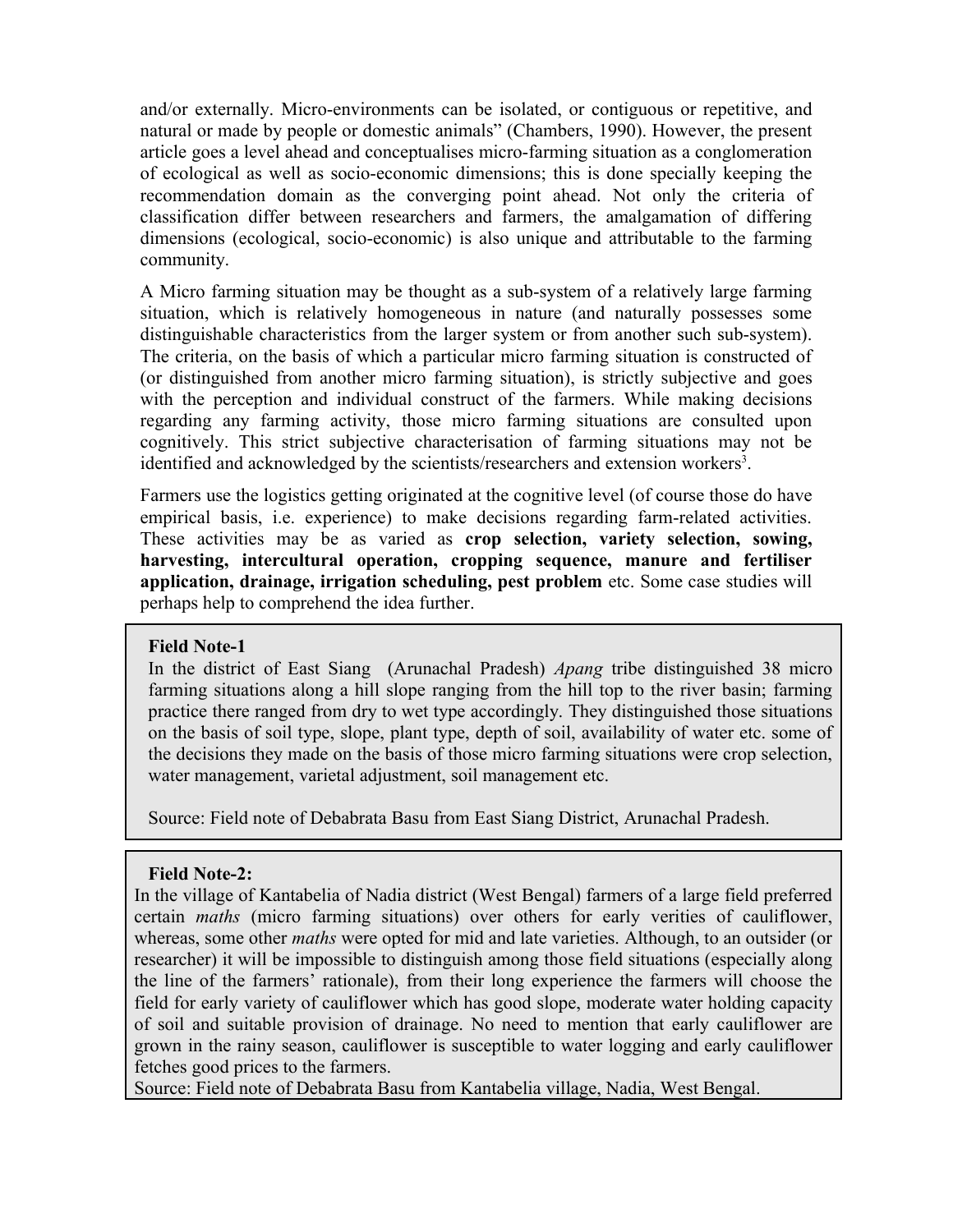## **Field note-3:**

In Champadanga village of Hooghly district (West Bengal), where land was fragmented and scattered, a farmer's varietal selection of potato was on the basis of the distance of land from the household. As Kufri Chandramukhi needs more care and monitoring than Kufri Jyoti the farmer grew Kufri Chandramukhi in the land strip nearer to his household and Kufri Jyoti in the land strip situated relatively further from his household. In another case, farmers liked to grow green gram in the nearest fields from the household in fear of possible theft of the crop.

Source: Field note of Debabrata Basu from Champadanga village, Hoogly District, West Bengal.

This is how, as one can understand now, attributes/criteria, other than ostensibly related to farming, come into play in a complex manner to determine farmers' decision making.

## **Observing micro farming situation: methodology**

As is understandable from the name, manual discriminant analysis, unlike orthodox and objective statistical analysis, is done by participants and is subjective in nature. At first the participants are asked to draw the micro farming situation map of their field. They draw the map like any other maps used in PRA (social, land use, hydrological, mobility etc.) by the natives of the village<sup>4</sup>.

During the drawing of the map the participants supposedly discriminate the micro farming situations of their area. Now the names of those micro farming situations are written on as many cards and participants are asked to discriminate/sort those cards on the basis of some perceived attributes (criteria). The attributes/criteria are written down instantly (or the criteria may also be written on cards and can be asked to sort them on the basis of the micro farming situations).

The criteria/attributes of discrimination may be as diverse as **land use, soil type, irrigation facilities, water regime, cropping sequences, drainage facility, slope, biophysical problems, cost of land, fertility status, other facilities** etc. Once the criteria of discrimination are available a matrix is prepared for the purpose of gross quantification keeping the criteria in the column and the micro farming situations in the row. Now the participants are asked to rank/quantify the micro farming situations on the basis of those criteria with locally available materials like stones, leaves, goat drops etc.

## **What can be found from the micro farming situation analysis**

- The location of the relatively homogeneous farming situations (micro farming situations) within a large field.
- The criteria on the basis of which the relatively homogenous farming situations are distinguished.
- The relative magnitude/order of those criteria as perceived by the farmers.
- The farm related decisions taken on the basis of those micro farming situations (differences in management operations for same crop over a set micro farming situations). Farmers' rationale in making those decisions.

A study conducted in the village of Teligacha (Biswas, 2002) of Nadia district revealed at least nine micro farming situations and as many criteria used to distinguish it by the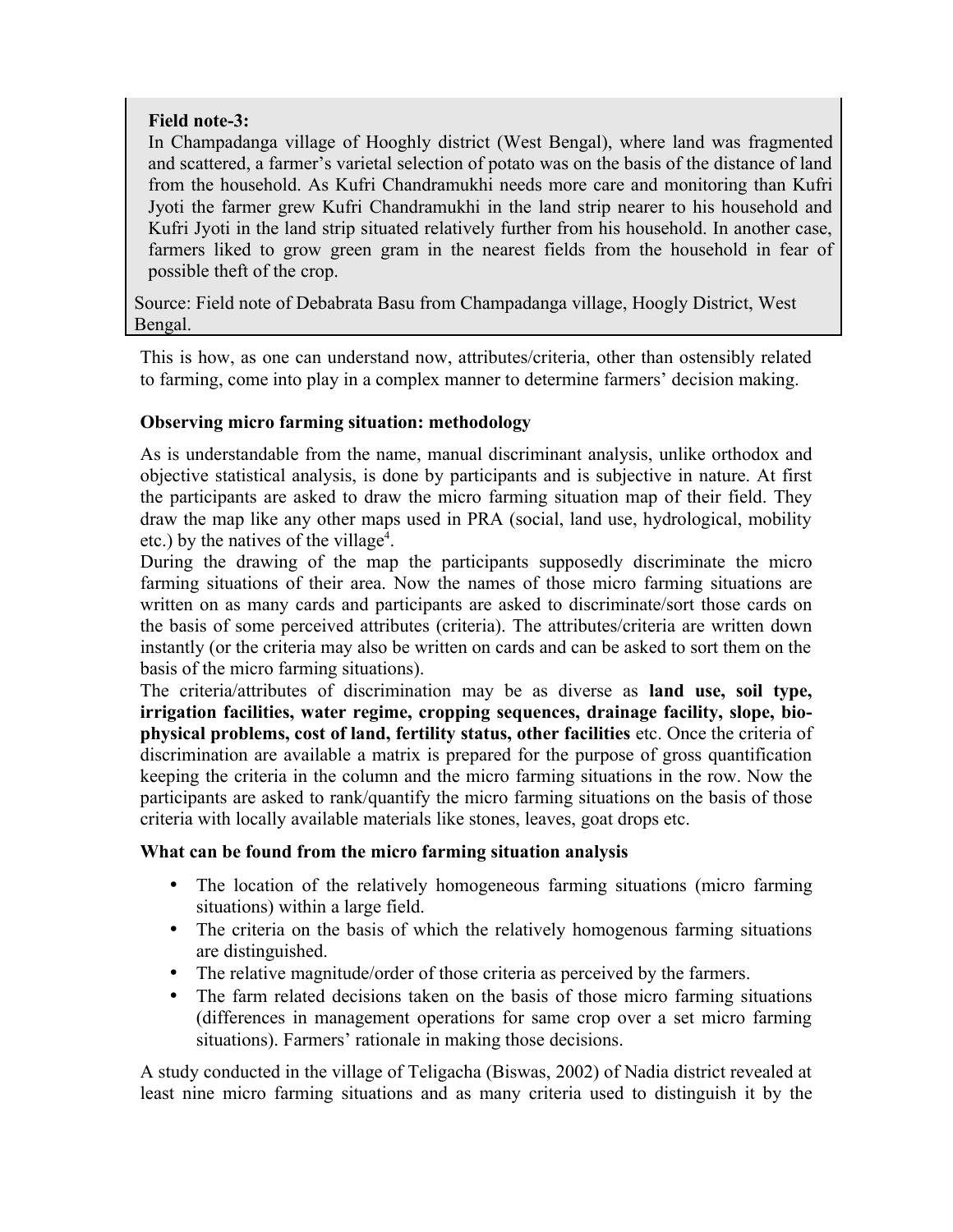participants (Table-1). Biswas also showed how the number of set of prescribed treatments was scant in relation to the recommendation domains for different crops<sup>5</sup>.

## **Table-1 Micro farming situations and the perceived criteria presented in a matrix (Teligacha village of Nadia district, West Bengal, India).**

| <b>MFS</b>        | Uttar<br>math | Damdamer<br>math | Damdamer<br>jole | Bansitalar<br>math | <b>Baltalar</b><br>math | Bele<br>math | Herer<br>jole | Thakurtala<br>r math | Baser<br>jole |
|-------------------|---------------|------------------|------------------|--------------------|-------------------------|--------------|---------------|----------------------|---------------|
| Ctr.              |               |                  |                  |                    |                         |              |               |                      |               |
| Land type         |               |                  |                  |                    |                         |              |               |                      |               |
| Slope             |               |                  |                  |                    |                         |              |               |                      |               |
| Soil texture      |               |                  |                  |                    |                         |              |               |                      |               |
| Drainage facility |               |                  |                  |                    |                         |              |               |                      |               |
| Source<br>of      |               |                  |                  |                    |                         |              |               |                      |               |
| irrigation        |               |                  |                  |                    |                         |              |               |                      |               |
| from<br>Distance  |               |                  |                  |                    |                         |              |               |                      |               |
| irrigation source |               |                  |                  |                    |                         |              |               |                      |               |
| from<br>Distance  |               |                  |                  |                    |                         |              |               |                      |               |
| residential area  |               |                  |                  |                    |                         |              |               |                      |               |
| Crops grown       |               |                  |                  |                    |                         |              |               |                      |               |
| Accessibility     |               |                  |                  |                    |                         |              |               |                      |               |

MFS – Micro farming situation; Ctr.. – Criteria.

## **Scope of improvisation/research:**

- Participants may be asked to mention the relative importance of the criteria to get the pulse of their priority.
- Large number of farming practises attributable to those situations can be identified and isolated.
- The way of appellation of micro farming situations can be studied<sup>6</sup>.
- After quantification the corresponding columns of the micro farming situations can be summed up to have a further/overall ranking to understand the relative advantages of those situations.
- After ranking/quantifying the micro farming situations, a study investigating the owner of those situations can be conducted to find out the farmers enjoying relative advantage (is there sign of vested interest?).

## **Policy implications:**

Critical understanding of the concept of micro farming situation is basic to the minimal framework for planning towards a sustainable production model. To say more specifically, it is critical in delineating broad recommendation domains, in which particular combinations of resources, technology and markets can have broadly similar result. And of course inclusive to it is the concerns related to successful transfer of knowledge/technology.

It is critical to the on-farm, farmer-oriented research too. As most of these researches are meant to address several recommendation domains, focus should be on specific recommendation for the farmers within the particular domain. This can also help in setting research priorities to a large extent and research agenda to some extent.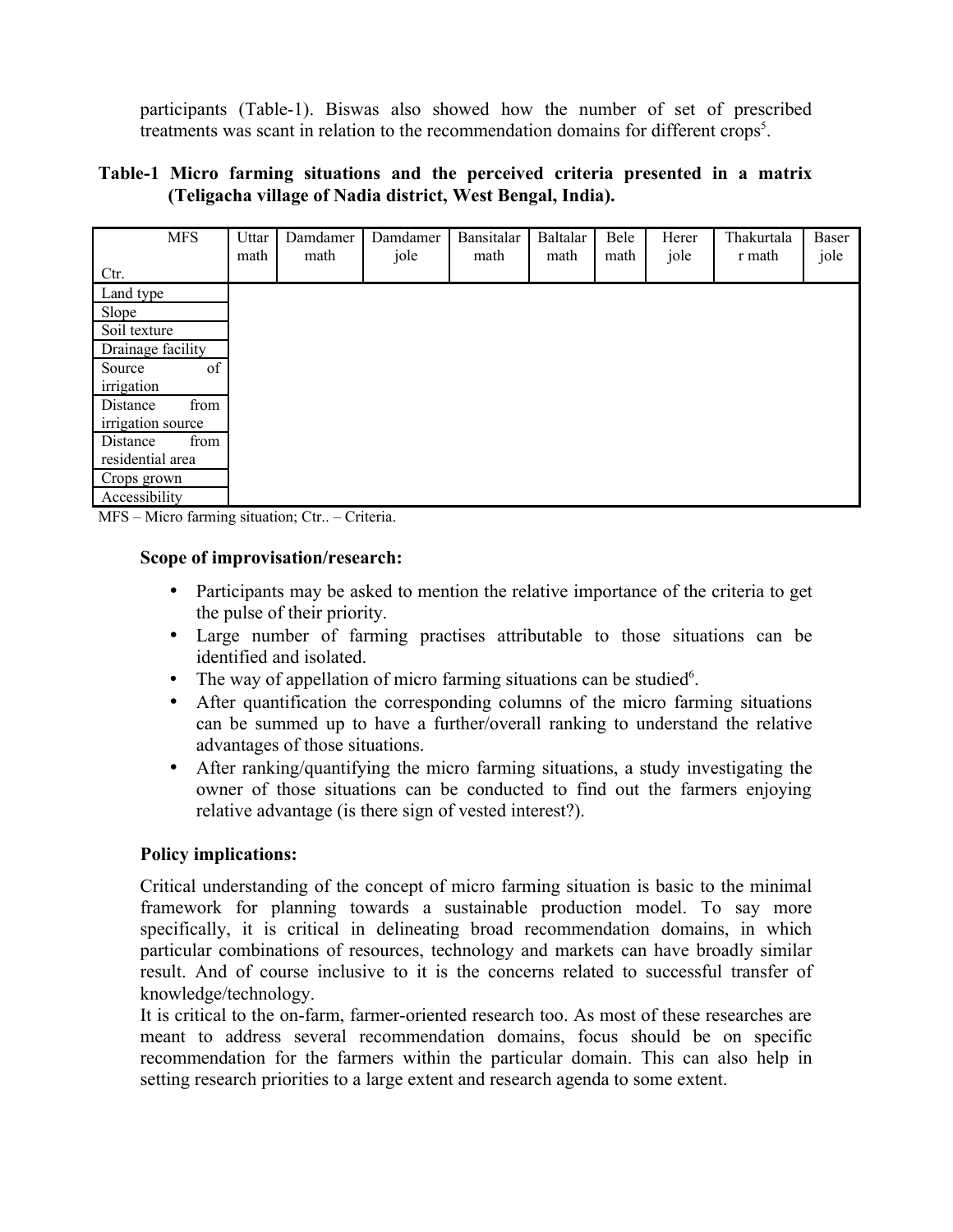Micro farming situation identification is especially helpful for the diverse, complex and resource-poor situations, where along with the factors related to farming the social factors come into play also. Hilly and rainfed regions are of special interest undoubtedly.

## **Weakness:**

As the socio-economic factors are more prone to fluctuate than those of ecological factors, the envisioning of micro farming situation, although counting on micro-realities, may not be a long-standing land mark for the planners and policy makers.

## **Conclusion:**

A proper understanding of the micro farming situations of an area helps to appreciate the variability both at the individual and collective level. It also helps in (a) formulating hypotheses responsible for the variability in farming operations in the same area and (b) isolating the contribution of ecological factors from that of the socio-economic factors (Gupta, 1991). With due acknowledgement to the abovementioned finding the present article goes a step ahead to amalgamate both ecological and socio-economic factors at the conceptual level. Both these two sets of factors contribute functionally towards farmers' distinction of micro farming situations and decision making on the basis of it. In Madandanga village of Nadia district (West Bengal) at lest 13 micro farming situations were identified and the farming practices in those situations were accordingly different. But one can be sure, even without any first hand information, that the recommendation for jute cultivation for the area was not that much diverse. Farmers make decision in much complex and diverse situations and those are guided by the factors which are more pervasive than the generator of technology in a control situation might think. The micro farming situation, in this sense, is determinant of a recommendation domain; where a technology or research outcome can successfully be diffused (or decided to be adopted). The decision making of farmers and researchers/policy makers, hence, has to get a common interface in the face of this crisis. Otherwise the researches drawing on huge fund and time are going to be non-functional or even aborted and another group of scientists/researchers will go on to find out the correlation between non-adoption of a technology and farmers ignorance/resistance to change.

## **Notes:**

- 1. International Maize and Wheat Improvement Center (CIMMYT) defined recommendation domain as a '... group of farmers whose circumstances are similar enough that they will be eligible for the same recommendation' (Harrington and Tripp 1984:5).
- 2. See *Farmers' Knowledge, innovations, and relation to science*, IDS workshop, as mentioned in Farmer First: Farmer Innovation and Agricultural Research edited by Chambers, R., Pacey, A. and Thrupp, L. A., for more detail.
- 3. Fliegel's (1984) conceptualisation of the farmer's decision making environment envisages physical (Land resources; Climatic condition), social (Provincial/regional/national entities; Villages or other local community; Ethnic and/or religious groupings; Family and keen groups; Settlement pattern) and infrastructural environment (Credit, Marketing, Input supply, Schools, Extension) surrounding individual farmers. This is greatly helpful to understand the basics of micro farming situation at the theoretical level.
- 4. Gupta (1991) strongly advocated for the need of ecological mapping for the purposes of targeting of technology that claims for understanding of various consumer classes and fractions. He pleaded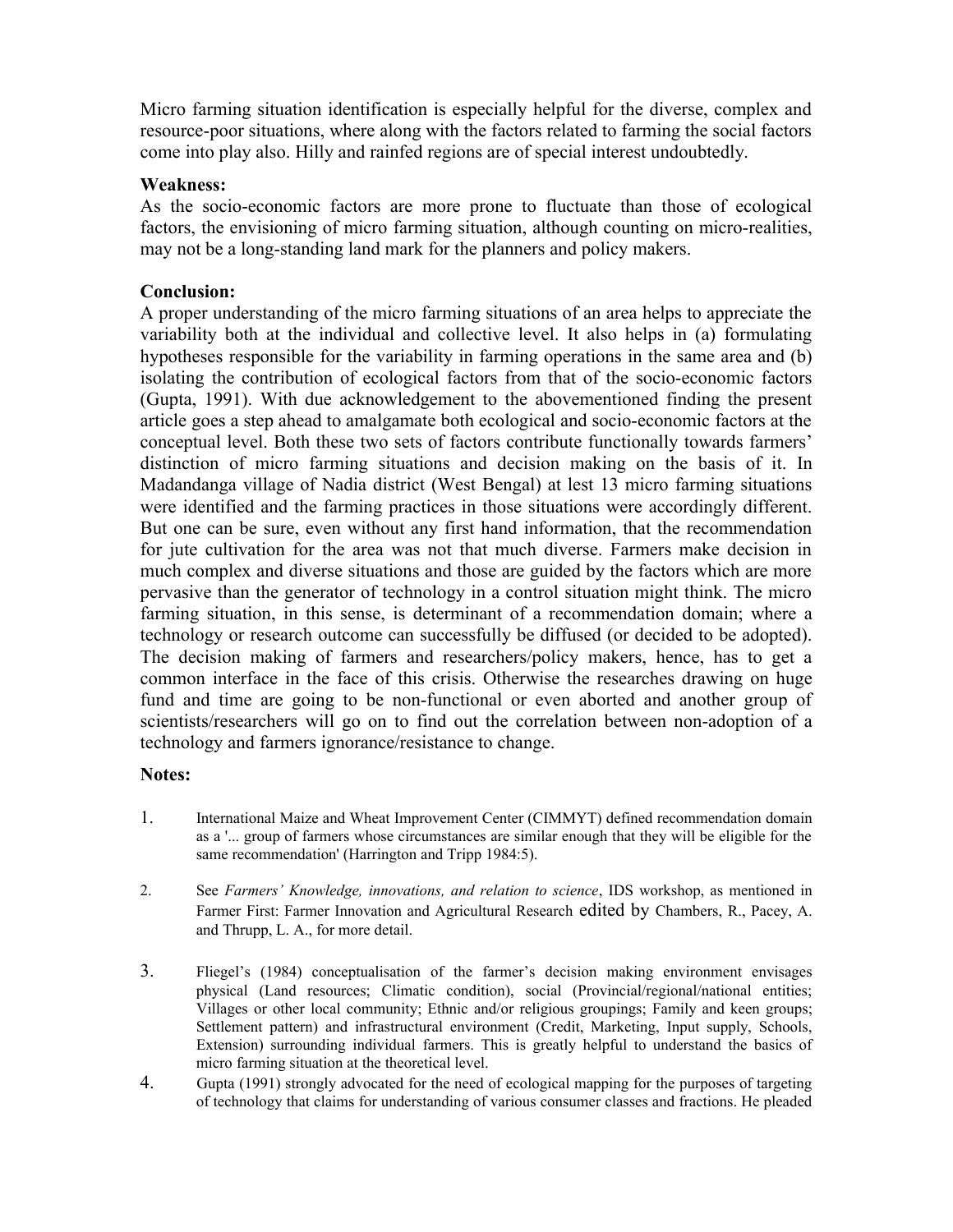for the method of mapping impressionistically (village/block/district wise maps) whereby pockets of various crops and their varieties are demarcated. This is actually based on the rich insights about a) agro-climatic combination or niches in which different pieces of land have been favoured by the farmers over others; b) nature and extent of land use pattern; c) population affected. With this type of database one can easily find the effective alternative for locating the trials and demonstration of potential technologies.

5. The recommendation domain conceived to be as ecological situations getting multiplied by socioeconomic conditions of the farmers. The Table, hence, stands self-explanatory.

| Intervention      | Recommendation domain | Number of set of treatments |
|-------------------|-----------------------|-----------------------------|
| Pointed gourd     | 18                    |                             |
| Jute              | 18                    |                             |
| Early cauliflower | 18                    |                             |
| Late cauliflower  | 24                    |                             |
| Summer rice       | 12                    |                             |
| <b>Brinjal</b>    | 18                    |                             |
| Milch cow         |                       |                             |
| Goat              |                       |                             |
| Poultry           |                       |                             |

6. Often from the name of the field alone one can have a gross idea of its characteristics. A general trend of appellation of the area's micro farming situations can help even more. The farmers besides Kalyani High Road (State Highway) of Nadia districts generally name their micro farming situations on the basis of soil type. The following lines too can provide some insights regarding this issue.

"… local words and concepts are inclusive… combining categories which the outsider is trained to keep separate… They may combine spatial, social and ecological dimension in a broadly inclusive plan." (Dalby, 1964)

#### **References:**

- Biswas, D. (2002) *Impact analysis of IVLP through participatory evaluation*, Unpublished Masters Thesis, Bidhan Chandra Krishi Viswavidyalaya.
- Chambers, R., Pacey, A. and Thrupp, L. A. (ed.) (1989) *Farmer First: Farmer Innovation and Agricultural Research*. Intermediate technology Publications, London.
- Chambers, R. (1990) *Micro-environments Unobserved,* Gatekeeper Series, No. 22, Sustainable Agricultural Programme, International Institute for Environment and Development, London.
- Dalby, D. (1964) The noun garii in Hausa: a semantic study, *Journal of African Languages*, 3, pp. 273-305. Cited in Langley, 1975, p.93.
- Fliegel, F. C. (1984) In Swanson, B. E. (Ed) *Agricultural Extension A Reference Manual (2nd Edition)* Oxford & IBH Publishing Co. Pvt. Ltd.